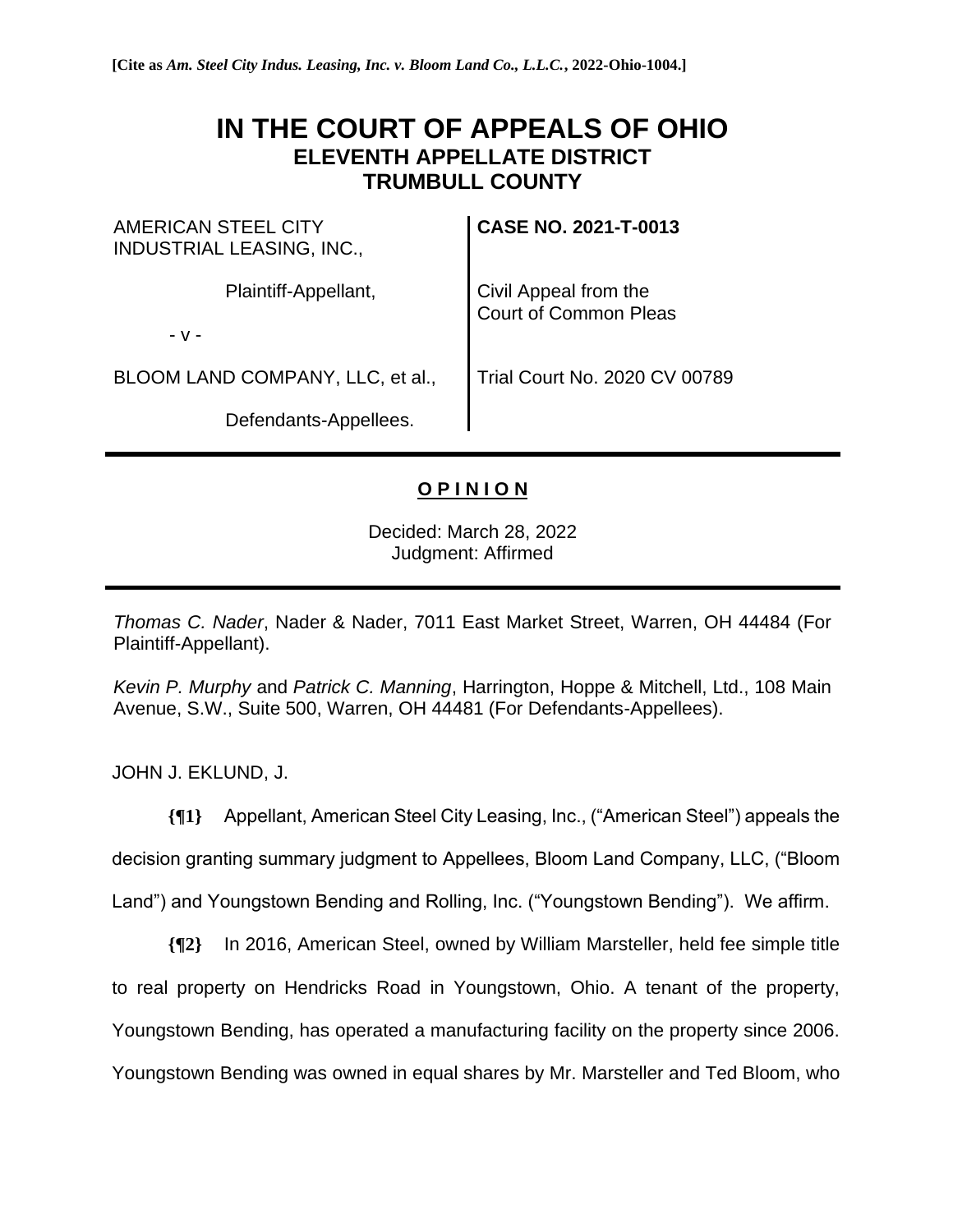is the sole owner of Bloom Land. In 2016, American Steel and Bloom Land entered into an agreement for Bloom Land to purchase the Hendricks Road property upon Mr. Marsteller's death. In 2017, Mr. Marsteller passed away, leaving his wife, Linda Marsteller, the sole owner of American Steel and fifty percent shareholder of Youngstown Bending. In 2018, Bloom Land closed on the purchase of the Hendricks Road property by submitting to American Steel the purchase price, and American Steel provided a warranty deed to Bloom Land in return.

**{¶3}** Thereafter, a dispute arose as to whether the industrial machinery owned by American Steel and used by Youngstown Bending at the Hendricks Road property was included in the purchase agreement. In 2020, American Steel filed a complaint, attaching a copy of the purchase agreement, and asking the trial court to declare it the owner of all machinery located at the Hendricks Road property and used in the business operations of Youngstown Bending. Bloom Land and Youngstown Bending moved to dismiss the complaint, arguing that the purchase agreement clearly provided for the sale of the industrial machinery along with the real property. Therefore, Appellees argued that any resort to parol evidence to determine the parties' intent would be improper. Further, Appellees maintained that the complaint contained no allegations that Youngstown Bending asserted an ownership interest in the land or machinery. American Steel opposed the motion, attaching a supporting affidavit of Mrs. Marsteller. American Steel maintained that: dismissal is generally inappropriate in a declaratory judgment action; the purchase agreement was ambiguous as to whether it included sale of the machinery; parol evidence was necessary to clarify the ambiguity; after closing of the sale, Mrs. Marsteller and Mr. Bloom arranged for appraisals of the machinery at issue and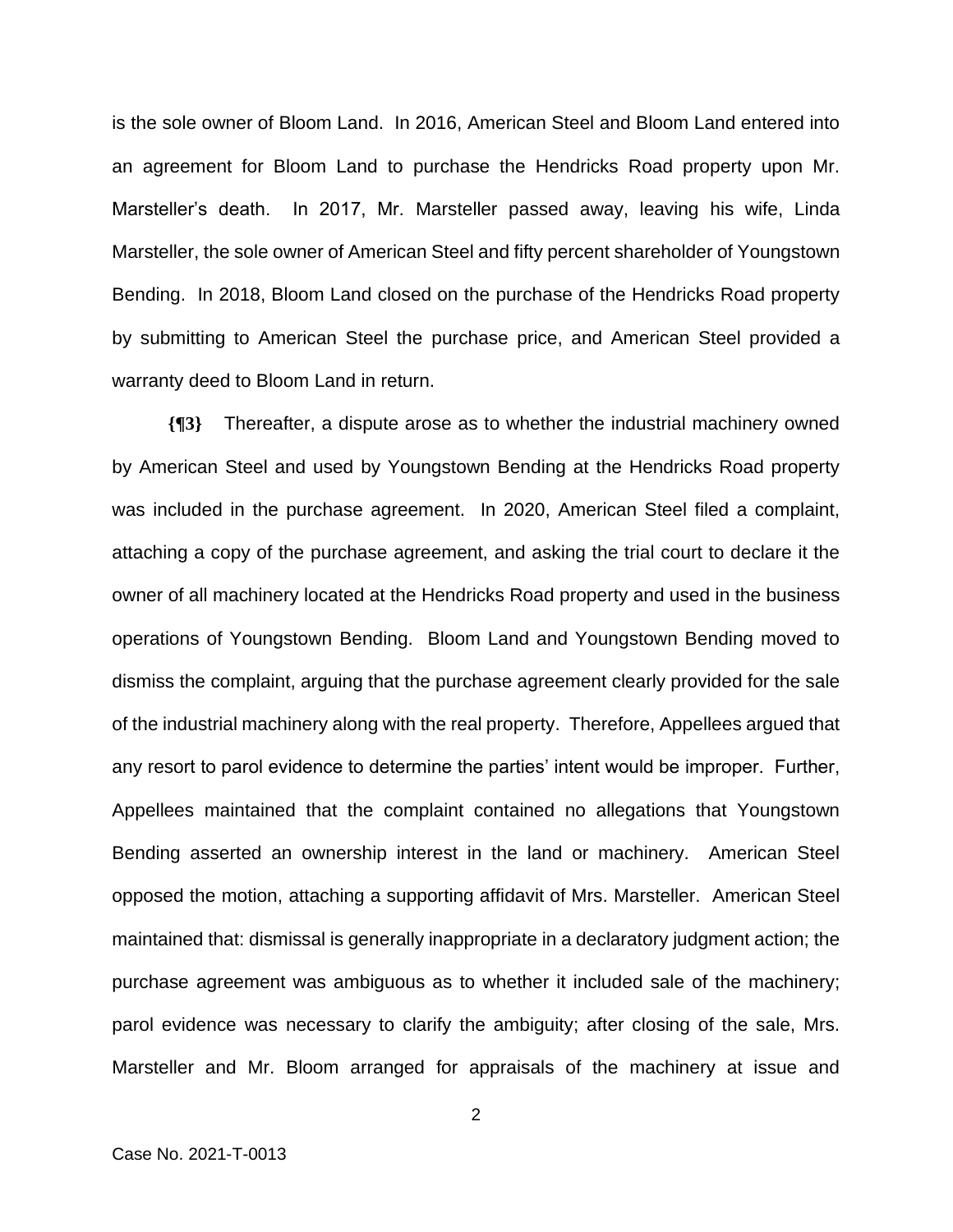negotiated for the sale of the machinery to Youngstown Bending, raising an inference that the machinery was not included in the sale; and the continued negotiations and appraisals raised a reasonable inference that a modification of the agreement or a waiver had occurred.

**{¶4}** The trial court converted the motion to dismiss to a motion for summary judgment pursuant to Civ.R. 12(B)(6) and permitted the parties additional time to provide supporting documents. Bloom Land provided an affidavit of Mr. Bloom averring that he had ordered appraisal of the machinery due to a pending divorce action wherein Bloom Land was named as a third-party defendant. American Steel responded that Mr. Bloom's affidavit raised a question of fact, because Mrs. Marsteller had averred in her affidavit that Mr. Bloom's accountant had emailed her a copy of the appraisal one month after closing on the real estate, which would have been unnecessary if the appraisal had been conducted solely for purposes of Mr. Bloom's divorce.

**{¶5}** Thereafter, the trial court found that there existed no genuine question of material fact that the purchase agreement included the industrial machinery at issue, and appellees were entitled to judgment as a matter of law. Accordingly, the trial court granted summary judgment to appellees, determining that Bloom Land owned the machinery at issue. The court did not specifically address issues pertaining to modification or waiver.

**{¶6}** In its first and second assigned errors, American Steel contends:

**{¶7}** "[1.] The Trial Court erred in concluding that [the] Purchase Agreement was not ambiguous and therefor[e] barred extrinsic evidence under the Parol Evidence Rule.

**{¶8}** "[2.] The Trial Court erred in interpreting that the industrial machinery was included in the term equipment."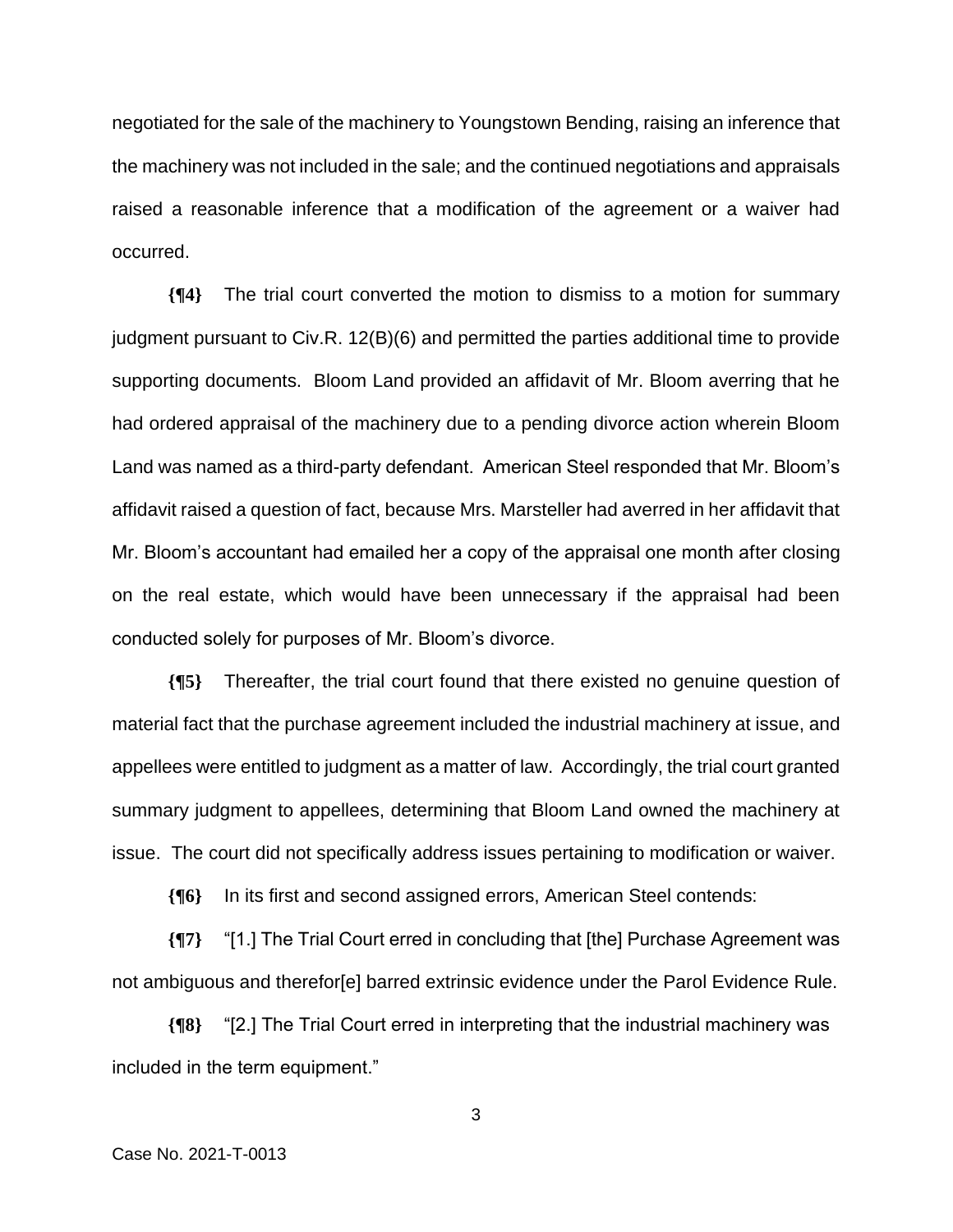**{¶9}** In its first and second assigned errors, American Steel argues that the court erred in granting Bloom Land summary judgment because the agreement's use of the term "equipment" is ambiguous, and a genuine issue of material fact remained as to the parties' intent. American Steel argues that the trial court should have considered extrinsic evidence and applied the interpretative rule of *ejusdem generis* in determining whether a triable issue of intent remained.

**{¶10}** "We review decisions awarding summary judgment de novo, i.e., independently and without deference to the trial court's decision." *Hedrick v. Szep*, 11th Dist. Geauga No. 2020-G-0272, 2021-Ohio-1851, ¶ 13, citing *Grafton v. Ohio Edison Co.*, 77 Ohio St.3d 102, 105, 671 N.E.2d 241 (1996).

> Civ.R. 56(C) specifically provides that before summary judgment may be granted, it must be determined that: (1) No genuine issue as to any material fact remains to be litigated; (2) the moving party is entitled to judgment as a matter of law; and (3) it appears from the evidence that reasonable minds can come to but one conclusion, and viewing such evidence most strongly in favor of the party against whom the motion for summary judgment is made, that conclusion is adverse to that party.

*Temple v. Wean United, Inc.*, 50 Ohio St.2d 317, 327, 364 N.E.2d 267, 274 (1977); *Allen v. 5125 Peno, LLC*, 11th Dist., 2017-Ohio-8941, 101 N.E.3d 484, ¶ 6, citing *Holliman v. Allstate Ins. Co.*, 86 Ohio St.3d 414, 415, 715 N.E.2d 532 (1999). "The initial burden is on the moving party to set forth specific facts demonstrating that no issue of material fact exists and the moving party is entitled to judgment as a matter of law." *Allen* at ¶ 6, citing *Dresher v. Burt*, 75 Ohio St.3d 280, 292-293, 662 N.E.2d 264 (1996). "If the movant meets this burden, the burden shifts to the nonmoving party to establish that a genuine issue of material fact exists for trial." *Allen* at ¶ 6*, citing Dresher* at 293*.*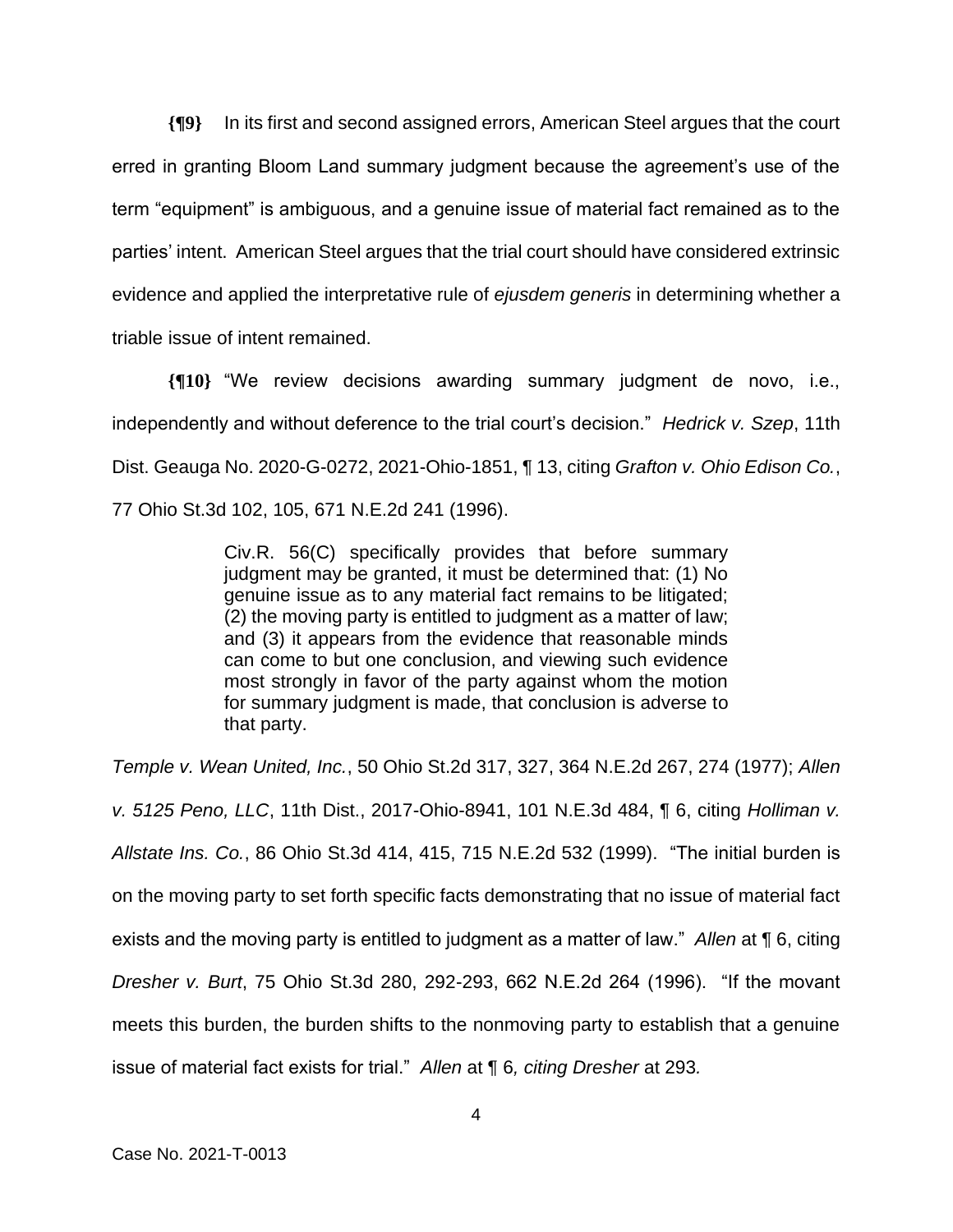**{¶11}** Here, the trial court determined that summary judgment was appropriate based upon the unambiguous contract language. "'If a contract is clear and unambiguous, then its interpretation is a matter of law and there is no issue of fact to be determined. However, if a term cannot be determined from the four corners of a contract, factual determination of intent or reasonableness may be necessary to supply the missing term.'" *Fairport Real Estate LLC v. Nautical Ridge Condominium Owners' Assn., Inc.*, 2018-Ohio-791, 108 N.E.3d 101, ¶ 17 (11th Dist.), quoting *Inland Refuse Transfer Co. v. Browning-Ferris Indus. of Ohio, Inc.*, 15 Ohio St.3d 321, 322, 474 N.E.2d 271 (1984), citing *Alexander v. Buckeye Pipe Line Co.*, 53 Ohio St.2d 241, 374 N.E.2d 146 (1978), *superseded by statute on other grounds*, and *Hallet & Davis Piano Co. v. Starr Piano Co.*, 85 Ohio St. 196, 97 N.E. 377 (1911).

**{¶12}** "In all cases involving contract interpretation, we start with the primary interpretive rule that courts should give effect to the intentions of the parties as expressed in the language of their written agreement." *Sutton Bank v. Progressive Polymers, L.L.C.,* 161 Ohio St.3d 387, 2020-Ohio-5101, 163 N.E.3d 546, ¶ 15, citing *Sunoco, Inc. (R&M) v. Toledo Edison Co.*, 129 Ohio St.3d 397, 2011-Ohio-2720, 953 N.E.2d 285, ¶ 37. "Other primary interpretive rules assist the court in doing this by giving guidance on how to interpret the meaning of certain words." *Sutton Bank* at ¶ 15. "For example, one rule is that '[c]ommon words appearing in a written instrument will be given their ordinary meaning unless manifest absurdity results, or unless some other meaning is clearly evidenced from the face or overall contents of the instrument.'" *Id.*, quoting *Alexander* at paragraph two of the syllabus.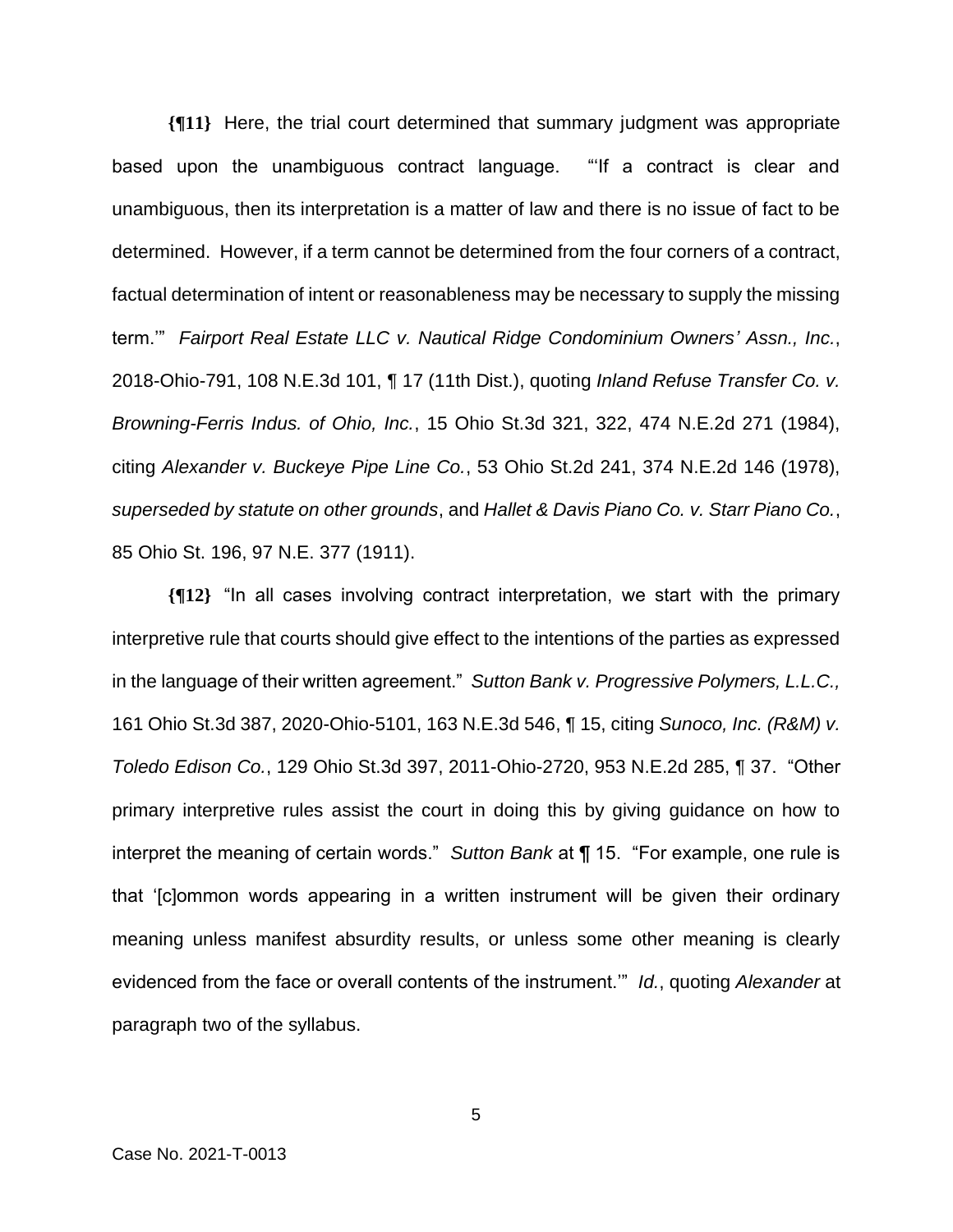**{¶13}** In *Sutton Bank*, the Supreme Court noted that this court had applied "traditional rules of contract interpretation" to some extent to a cognovit note. *Id.* at ¶ 17. However, the Supreme Court concluded that this court's analysis applying the defined term "you" to a provision of the note "stopped short" of the appropriate analysis by adopting this reading "*without considering, as it should have considered, whether the parties intended this reading.*" (Emphasis added.) *Id*. The Supreme Court explained that rules of contract interpretation "must yield to the intent of the parties, and when the parties clearly did not intend [a] \* \* \* definition to apply, a court cannot force that construction upon them." *Sutton* at ¶ 18, citing *In re Adelphia Communications Corp.,* 368 B.R. 348, 354 (Bankr.S.D.N.Y.2007) (defined terms must still be interpreted in the context of the entire agreement); *Beanstalk Group, Inc. v. AM Gen. Corp.*, 283 F.3d 856, 860 (7th Cir.2002) ("a contract will not be interpreted literally if doing so would produce absurd results, in the sense of results that the parties, presumed to be rational persons pursuing rational ends, are very unlikely to have agreed to seek"). Accordingly, we review contractual language mindful that defined terms and dictionary definitions must yield to the parties' intent as expressed within the agreement.

**{¶14}** Here, Bloom Land maintains that the contract clearly provided that the machinery is included in the purchase agreement. In support, Bloom Land points to the first section of the agreement, defining the sale property as including:

> (i) The parcel of real property situated in the City of Youngstown, OH, as described in Exhibit "A" \* \* \* together with all appurtenances, hereditaments, rights, privileges and easements belonging to or in any way appertaining thereto (the "Land");

> (ii) The existing buildings located on the 14.638 acre lot, and the building located on Parcel Number 48-0446-0-009.01-0,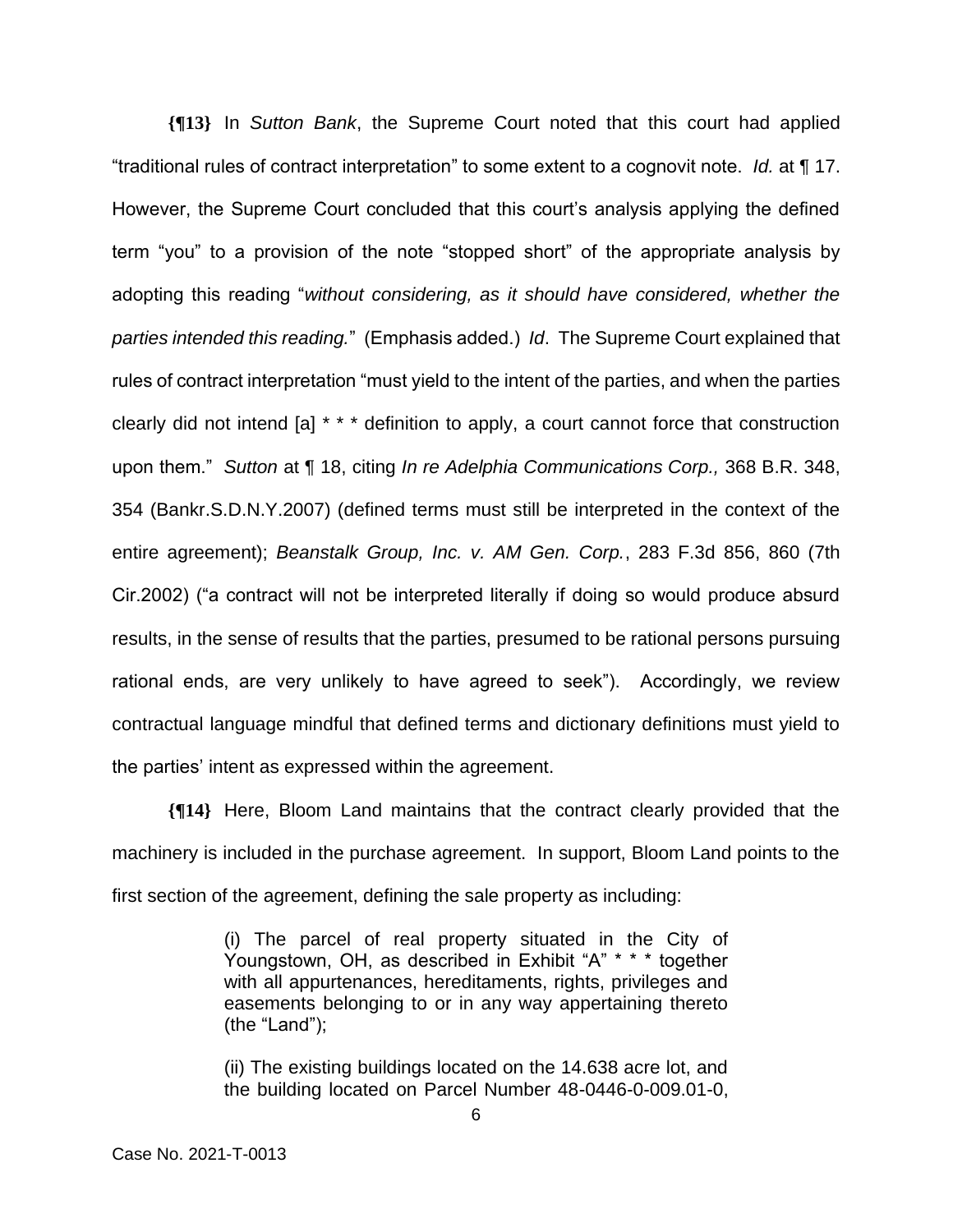and all other improvements, equipment, fixtures, and landscaping contained within the Land (the "Improvements")[.]

**{¶15}** Bloom Land contends that what American Steel has argued is "machinery" constitutes "equipment" within the contract's definition of "[i]mprovements." The trial court agreed, concluding that the "standard understanding of the word 'equipment'" does not exempt machinery.

**{¶16}** However, American Steel argues that the term "equipment" could reasonably be read as excepting "machinery," relying on agreements that use both terms in other cases. *See Zinser v. Auto-Owners Ins. Co.*, 12th Dist. Butler No. CA2016-08- 144, 2017-Ohio-5668, ¶ 5 (regarding insurance policy covering "machinery" and "equipment" that were "permanently installed" in commercial building); *In re M B Industries, L.L.C.*, 783 Fed.Appx. 333, 337 (5th Cir.2019) (issue of whether 42 cranes belonged to lessee under lease terms allocating to lessee untagged "equipment, fixtures, machinery [or] personal property"); *Henry & Wright Corp. v. Automatic Press Corp.*, 142 F.3d 434, \*1 (6th Cir.1998) (purchase agreement defined seller's "assets" as "all of Seller's machinery and equipment, if any \* \* \*"). However, these cases do not present the issue of whether machinery was excluded from the definition of "equipment," and, contrary to American Steel's argument, one of its cited cases indicates that these terms may overlap. *See Zinser* at ¶ 19 (Air conditioning units "constitute machinery *and* equipment pursuant to the terms' plain and ordinary meanings.") (Emphasis added.); *In re M B Industries* at 338 (42 cranes included as "machinery" under lease terms without discussion of whether the cranes also constituted "equipment"); *Henry & Wright Corp*. at \*1-2 (seller's assets included all machinery and equipment and not limited to exhibit listing some machinery and equipment).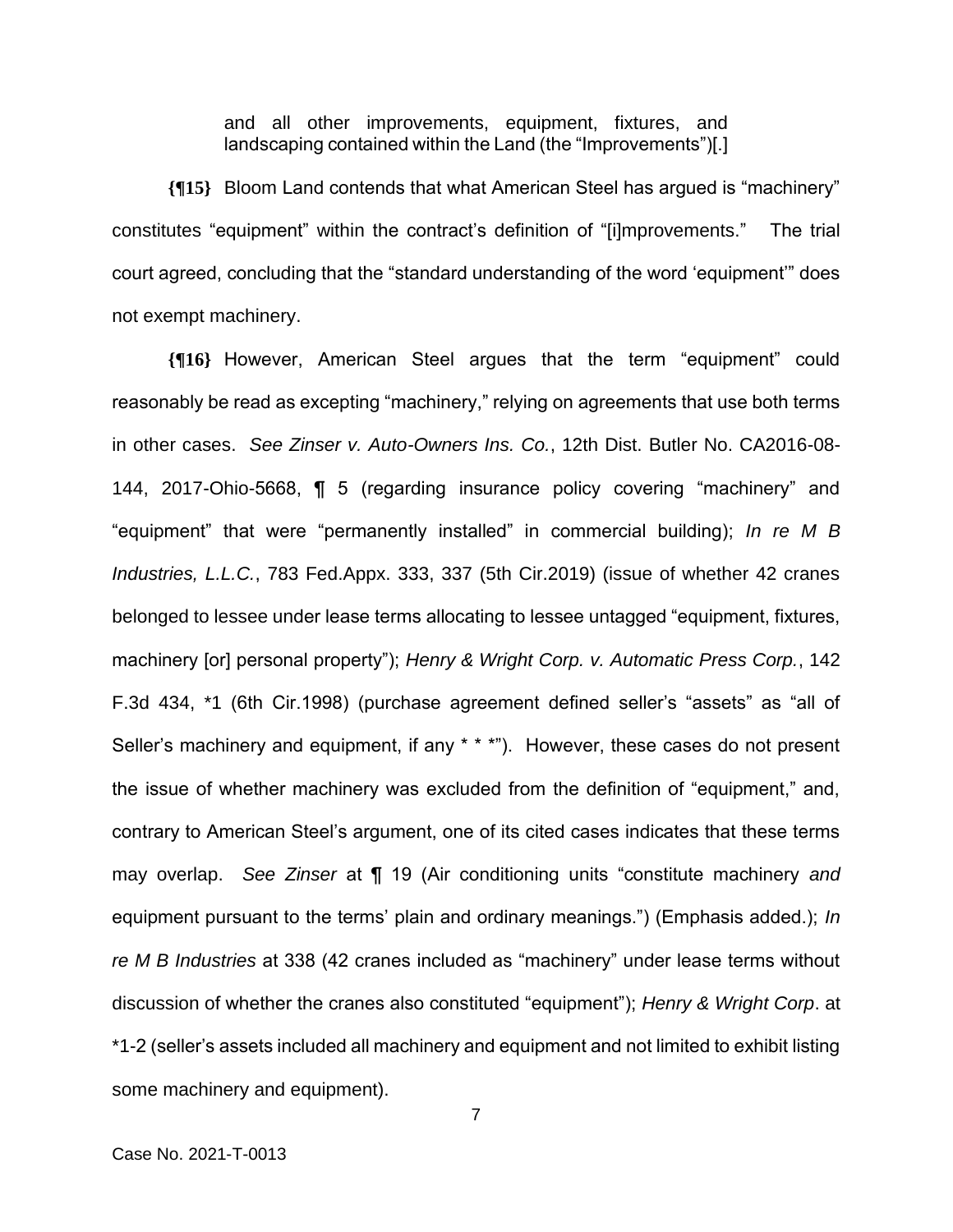**{¶17}** Accordingly, the cited cases do not support American Steel's proposed definition of equipment as excluding machinery and are of little assistance in determining the parties' intent with respect to this contract.

**{¶18}** Further, although the trial court did not expound upon its source for concluding that the "standard understanding" of "equipment" includes "machinery," we agree that, in isolation, "equipment" is a very broad term. *See* Merriam-Webster Dictionary, https://www.merriam-webster.com/dictionary/equipment (accessed July 8, 2021) (defining "equipment" to include "the implements used in an operation or activity" and "all the fixed assets other than land and buildings of a business enterprise."). However, we must review the entirety of the agreement to determine if the parties intended a use of "equipment" that includes machinery, not view the term in isolation. *See MidFirst Bank v. Stump*, 10th Dist. No. 16AP-189, 2017-Ohio-4312, 83 N.E.3d 974, ¶ 22, quoting *Dodd v. Bartholomew*, 44 Ohio St. 171, 175, 5 N.E. 866 (1886) ("It is a well settled principle, applicable to the construction of deeds and other instruments, that all their parts are to be construed together, and the meaning ascertained from a consideration of each and every part" of the document.).

**{¶19}** The agreement, when read a whole, does not demonstrate an intent by the parties to temper the ordinary meaning of the term equipment in such a way as to exclude the machinery at issue. The purchase agreement included the sale of the land, improvements (including "equipment"), rights of away, intangible property and engineering products related to the land and improvements, and "Seller's interest in and to any Existing Leases by and between Seller and its current tenants on the Land and Improvements."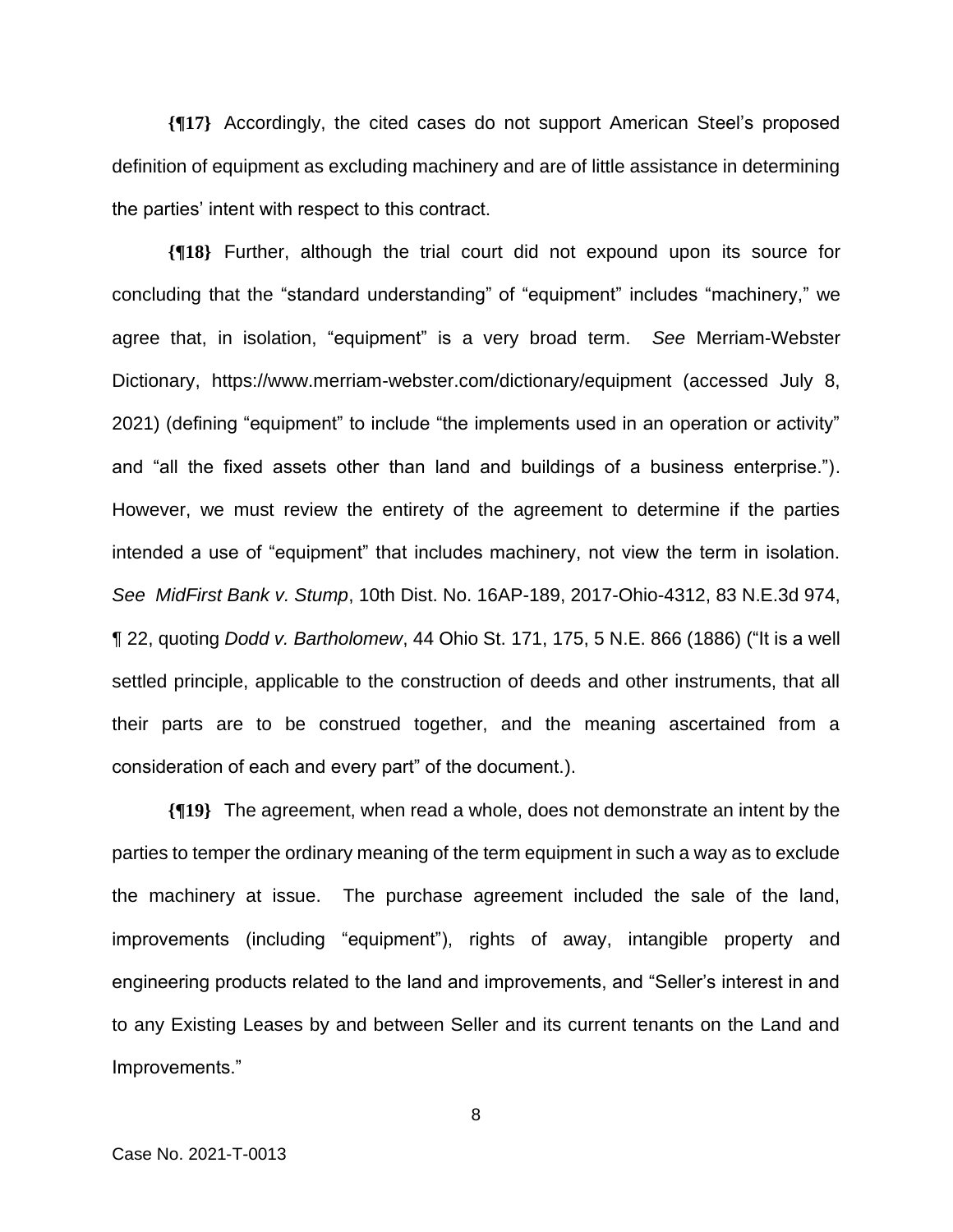**{¶20}** The agreement contains numerous references to the "Existing Lease(s)." In response to Bloom Land's motion, American Steel provided a copy of the lease between itself and Youngstown Bending. The lease provides that American Steel leased to Youngstown Bending specified portions of the warehouse located on the Hendricks Road property together with "all machinery, equipment, tools, tooling, and supplies, together with those improvements that may hereafter be erected and installed in the Building or Leased Premises \* \* \*." Accordingly, as opposed to the purchase agreement, the lease agreement specified that it included machinery.

**{¶21}** We note that American Steel argued in the trial court that the distinction in the language between the lease and the purchase agreement indicated that the parties did not intend to include machinery in the purchase agreement. Insofar as it may be appropriate to review the lease to ascertain the extent of rights transferred through the assignment of the "Existing Leases" referenced in the agreement, we note that, contrary to American Steel's position, the lease reinforces a reading of the purchase agreement that *includes* machinery in the sale. The purchase agreement provides an assignment of the lease to Bloom Land, thus giving Bloom Land the right to receive rents for the lease of the machinery. The reasonable inference drawn from Bloom Land's right to receive rents for the machinery is that the parties intended to convey ownership of the machinery to Bloom Land, an inference consistent with the common usage of "equipment."

**{¶22}** Upon review of the competing summary judgment materials, no triable issue of the parties' intent with respect to sale of the machinery remains, as the agreement, when read as a whole, is subject to only one reasonable interpretation – it includes the machinery at issue. Accordingly, the purchase agreement is not ambiguous in this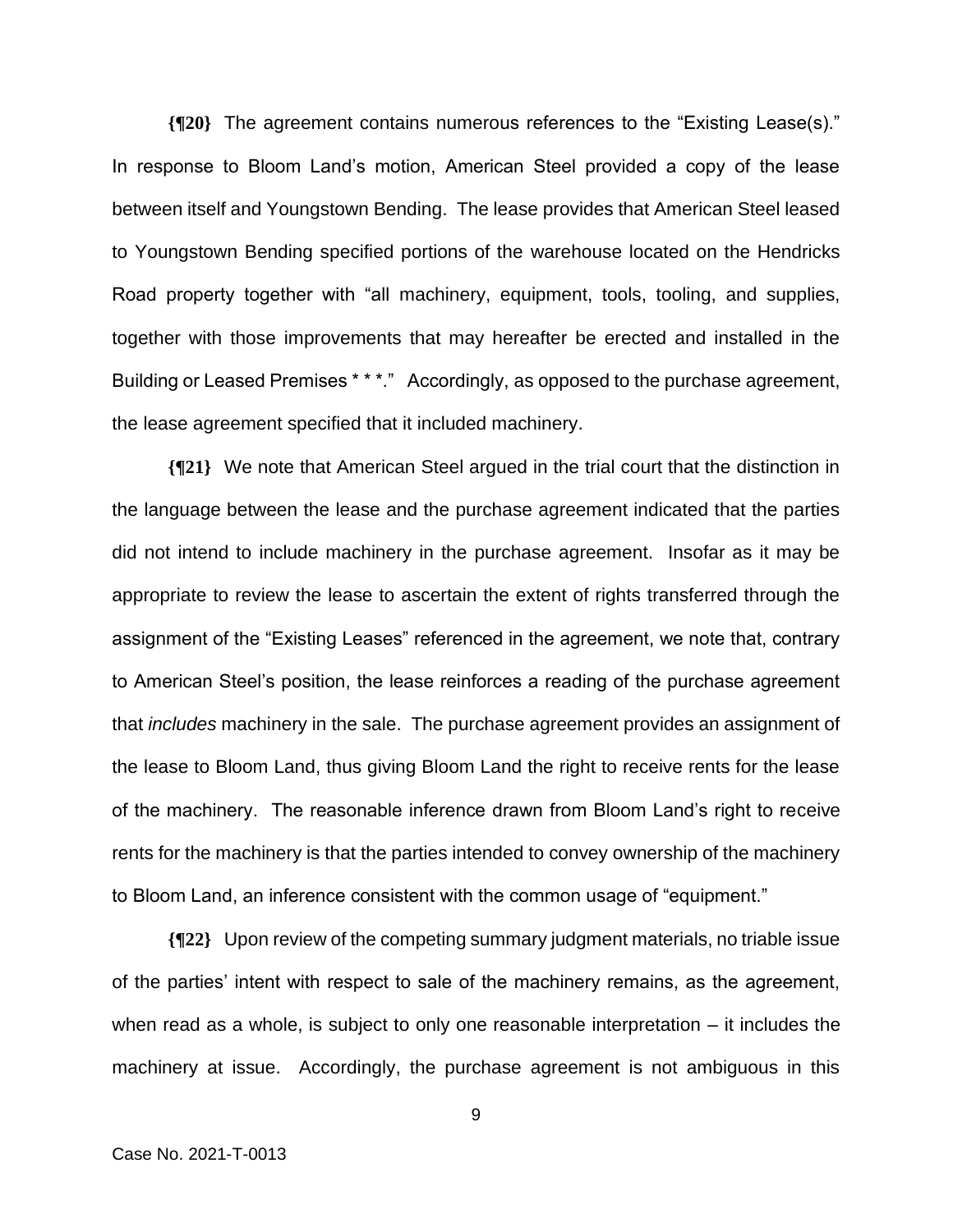regard, and we need not consider the parties' affidavits or apply *ejusdem generis*, to determine the meaning.

**{¶23}** Therefore, American Steel's first and second assigned errors lacks merit.

**{¶24}** In its third assigned error, American Steel maintains that:

**{¶25}** "[3.] There was a genuine issue of fact regarding the post-closing modification or waiver of the sale of machinery under the Purchase Agreement, therefore the Trial Court erred in failing to address this issue."

**{¶26}** In ruling on summary judgment, the trial court reviewed the language of the contract and declared Bloom Land the owner of the machinery at issue, as discussed above. The trial court's judgment at no point addresses the parties' arguments or affidavits insofar as they relate to modification or waiver.

**{¶27}** However, the complaint did not contain any allegations with respect modification or waiver, and American Steel did not seek to amend its complaint. Instead, American Steel presented its theories of modification and waiver in response to the motion to dismiss and in its supplemental materials filed after the trial court converted the motion to dismiss to a motion for summary judgment.

**{¶28}** "We are mindful that even if a complaint neither contains allegations on a legal theory nor suggests or intends to advance that theory, the complaint may still be sufficient if it contain[s] allegations from which an inference fairly may be drawn that evidence on these material points will be introduced at trial." *Morris v. Dobbins Nursing Home*, 12th Dist. Clermont No. CA2010-12-102, 2011-Ohio-3014, ¶ 28, quoting *White v. Mt. Carmel Med. Ctr*., 150 Ohio App.3d 316, 780 N.E.2d 1054, 2002-Ohio-6446, ¶ 52. Nonetheless, here, there is a complete absence of any reference to modification or waiver